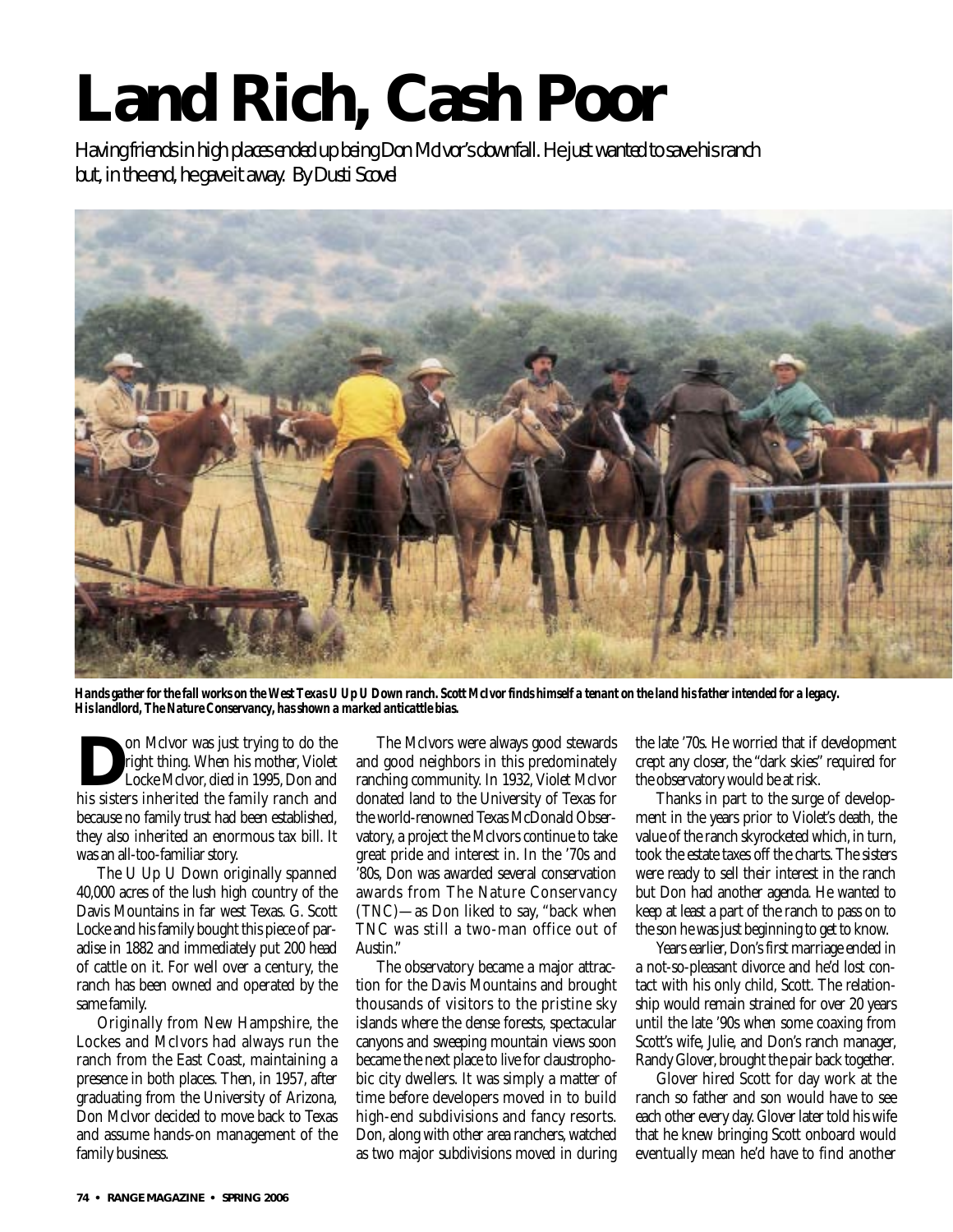job, but he also knew it was the right thing to do because "a father and son need to know each other"

As was true with several of the area ranches, the McIvor Ranch, as it was now called, had a unique quality that had long been admired by state and local agencies. The National Parks Service, Texas Parks and Wildlife and the state of Texas had each at one time attempted to use eminent domain to claim portions of the ranch. Fortunately, all three attempts failed.

Don realized they had to sell part of the land to raise the tax money but the last thing he wanted was to sell to developers who would bring in more resorts. Since he had previous dealings with them, Don called The Nature Conservancy and was put in touch with James King, TNC's state director of land acquisitions, and told him he wanted to sell a big chunk of his ranch.

James King became Don's new best pal. They seemed to share the same vision for pre-

PHOTOS COURTESY MCIVOR FAMILY

serving the rambling vistas of the Davis Mountains from choppy suburban development. In fact, King would soon add his name to the roster of community ranchers with his own 285 acre piece of the valley. Don found a whole new circle of friends in the new, more sophisticated TNC world where he was highly regarded. King often referred to Don as the "father of conservation" in his public presentations.

square-foot indoor riding arena. That left 6,500 acres in the McIvor Ranch.

With the sale complete, Don had the money to pay the estate taxes, had preserved the dark skies for the observatory, and had kept a decent-sized place to hand down to Scott and his wife Julie.

And James King had even more good news for Don. If he would donate a conservation easement on the remaining 6,500 acres back to TNC, it would soften the tax burden from the sale of the larger part of the ranch. It was a one-time tax break but it sounded like a smart move to Don. According to theory, he could still live on and work his ranch just as he always had.What did he have to lose?

Don McIvor had no idea he'd just given away the heritage he worked so hard to keep for his son.

Scott and Julie McIvor were married in October 1996, after dating for nearly 10 years, and settled in west Texas where they both had roots. Scott worked on area ranches and was

By 1999, the young McIvors had two daughters, Locke Anne and Mae, and Don was reveling in the joy of having his family nearby. Don soon asked Scott to move his family out to the ranch where Scott assumed the role of ranch manager in the partnership the two established.

Don's first clue about the rights he'd given away came only a year after he signed over the easement when he decided to build a home at the base of Blue Mountain, a local landmark which was part of Don's remaining 6,500 acres. After construction began, Don heard from his bud, James King, now the program director for TNC in Fort Davis, letting Don know that his easement didn't allow for another home to be built. Don realized he was now a tenant with a landlord. After some discussion, TNC granted Don an amendment to the original easement and allowed his house to go up, but it didn't take the bitter taste of reality out of Don's mouth.

The bitterness grew when Don's young



*Scott McIvor's great-grandmother Sarah Janes Locke (left) and her father-in-law G.S. Locke pause in front of the lower ranch house, early 1900s. In the 1930s, the family donated land for the Texas McDonald Observatory. Hoping to protect the observatory's "dark skies," the McIvors found themselves in a devil's deal with The Nature Conservancy.*

Many meetings and social gatherings later, a deal was struck and King assembled a grand plan to purchase 32,000 acres of the McIvor Ranch. Nearly 18,000 acres of the ranch would become a nature preserve and to pay for the deal, the other 14,000 acres would be sold to six private buyers (one a distant cousin to King, and another a major donor to TNC). Each parcel was sold with a conservation easement already in place, thereby setting aside hefty portions of their land to forever remain in its natural state. Each landowner has since built a custom home and one has a home, a barn, a workshop and an 18,000just beginning to establish a relationship with his dad, one that grew even stronger after he started working on his dad's ranch.

Julie McIvor's ranching roots run deep. Five generations deep. A sharp, feisty, outspoken rancher's wife with strong family ties, Julie has an ingrained love and respect for the land, thanks to sage advice dating back to her great-grandfather, Arthur Lee Judkins. "Be a keeper of the land and its fruits," he used to say, "and don't sell the land. It will make you money while you sleep." Julie also has an unyielding belief in protecting private property rights.

fed and TNC stepped in to say the animals didn't comply with its management plan. The girls planned to raise and sell the goat kids to supplement their college fund. The proverbial straw came when Don heard from several hikers that the

granddaughters inherited a couple of Boer goat kids which needed to be bottle-

tour guides at The Nature Conservancy Preserve, as part of their canned speech, routinely told visi-

tors that the preserve was in such poor shape because the McIvor Ranch ran 1,300 cattle on the land. In fact, there were never more than 250 head of cattle on that particular piece of land and never more than 800 head on the entire 40,000 acres. Never mind the fact that no cattle have been on the 18,000-acre preserve since TNC took it over nearly 10 years ago. "It seems that behind Don's back, The Nature Conservancy continued to use incorrect propaganda to point the finger at ranchers, making us look evil,"says Julie.

Don truly believed that by donating the conservation easement, he was agreeing that